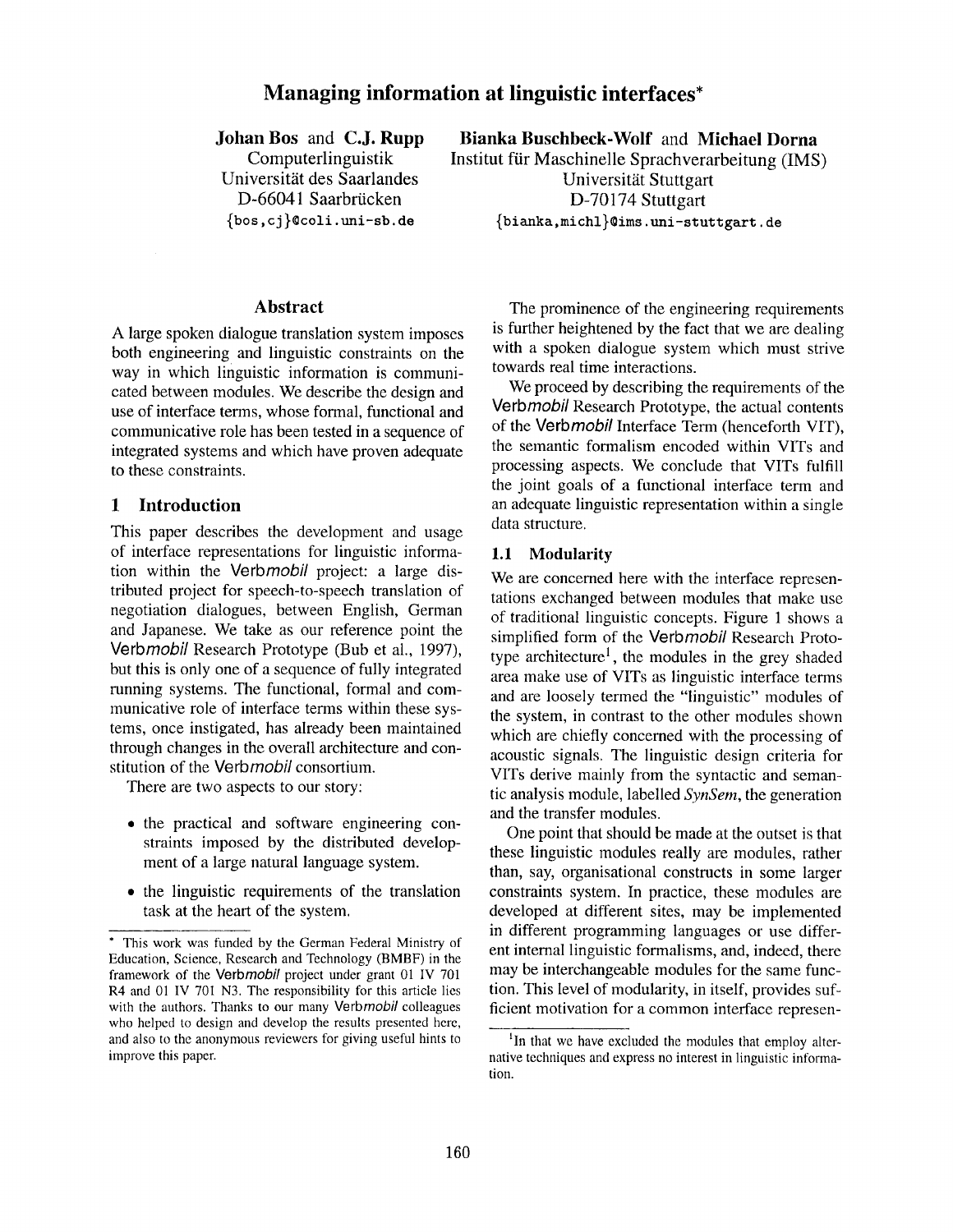

Figure 1: A Simplified diagram of the *Verbmobil* Research Prototype Architecture

tation among the linguistic modules, allowing the definition of a module's functionality in terms of its I/O behaviour, but also providing a theory independent *lingua franca* for discussions which may involve both linguists and computer scientists. The Verb*mobil* community is actually large enough to require such off-line constructs, too.

### **1.2 Encoding of Linguistic Information**

A key question in the design of an interface language is what information must be carried and to what purpose. The primary definition criterion within the linguistic modules has been the translation task. The actual translation operation is performed in the transfer module as a mapping between semantic representations of the source and target languages, see (Dorna and Emele, 1996). However, the information requirements of this process are flexible, since information from various levels of analysis are used in disambiguation within the transfer module, including prosody and dialogue structure.

To a large extent the information requirements divide into two parts:

- the expressive adequacy of the semantic representation;
- representing other types of linguistic information so as to meet the disambiguation requirements with the minimum of redundancy.

The design of the semantic representations encoded within VITs has been guided by an ongoing movement in representational semantic formalisms which takes as a starting point the fact that certain key features of a purely logical semantics are not fully defined in natural language utterances and typically play no part in translation operations. This has been most clearly demonstrated for cases where quantifier scope ambiguities are exactly preserved

under translation. The response to these observations is termed *underspecification* and various such underspecified formalisms have been defined. In one sense underspecification is, in itself, a form of information management, in that only the information that is actually present in an utterance is represented, further disambiguation being derived from the context. In the absence of such contextual information further specificity can only be based on guesswork.

While the management of information in the VIT semantics consists of leaving unsaid what cannot be adequately specified, the amount of information and also the type of information in the other partitions of the VIT (see Section 2.1) has been determined by the simple principle of providing information on justified demand. The information provided is also quite varied but the unifying property is that the requirements are defined by the specific needs of transfer, in distinguishing cases that are truly ambiguous under translation or need to be resolved. For example:

- (1) Geht das *bei ihnen?* 
	- a. Is it possible,for *you?*
	- b. ls it possible *at your place?*

In (1), the German preposition *bei* displays an ambiguity between the experiencer reading (1a) and the spatial interpretation (1b). The resolution of this ambiguity requires in the first instance three pieces of information: the type of the verb predicate, the sort of the internal argument of *bei* and the sort of the subject. This, in turn, requires the resolution of the reference of the anaphor *das,* where morphosyntactic constraints come into play. If the referent has the sort time then the experiencer reading (la) can be selected. This is the more usual result in the *Verbmobil* context. Should the referent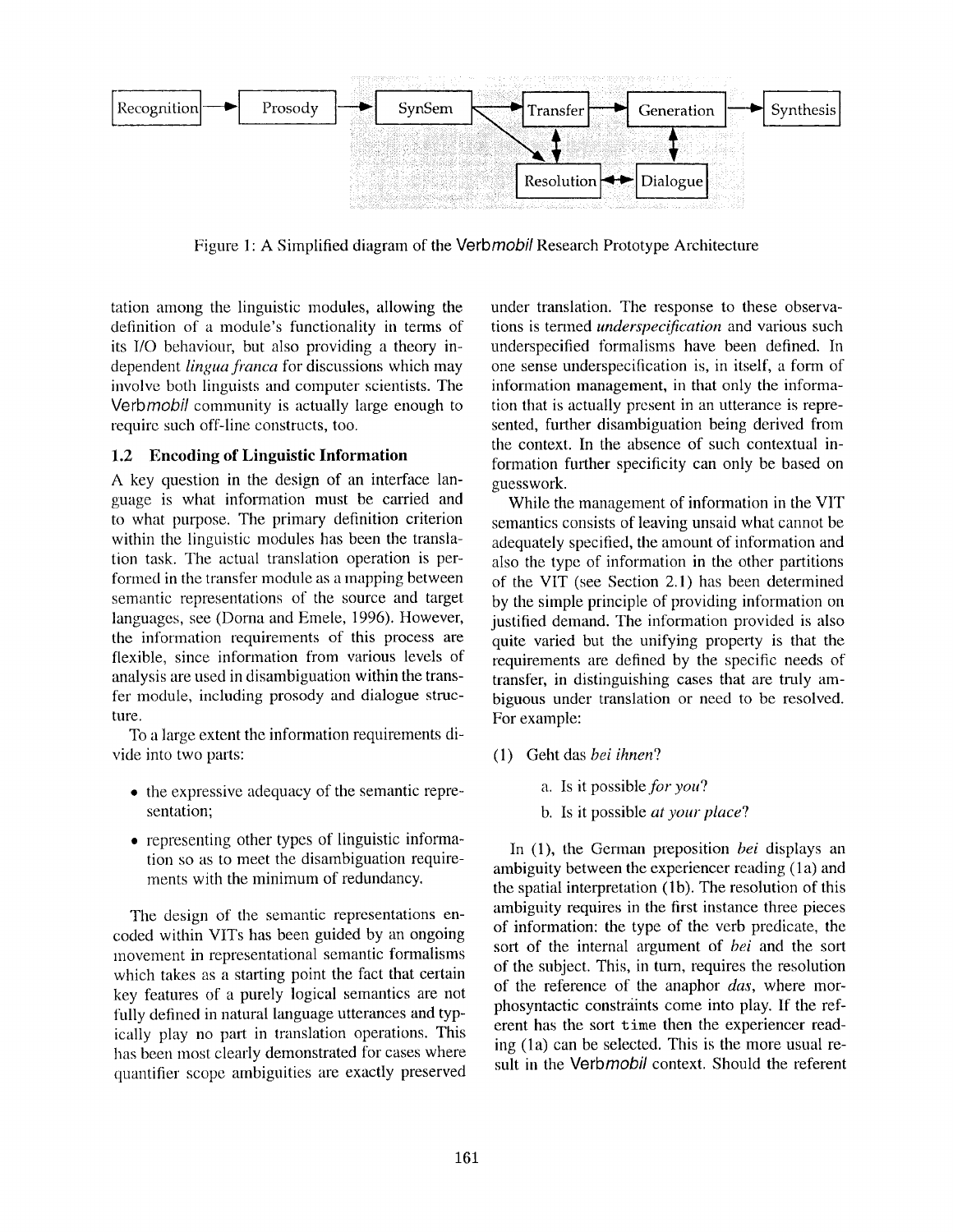| Slot Name        | Description                                                                        |  |  |
|------------------|------------------------------------------------------------------------------------|--|--|
| <b>VIT ID</b>    | combines a unique tag for the turn segment described by the current VIT and the    |  |  |
|                  |                                                                                    |  |  |
|                  | word lattice path used in its linguistic analysis;                                 |  |  |
| Index            | a triple consisting of the entry points for traversing the VIT representation;     |  |  |
| Conditions       | labelled conditions describing the possibly underspecified semantic content of an  |  |  |
|                  | utterance;                                                                         |  |  |
| Constraints      | scope and grouping constraints, e.g. used for underspecified quantifier and opera- |  |  |
|                  | tor scope representation;                                                          |  |  |
| <b>Sorts</b>     | sortal specifications for instance variables introduced in labelled conditions;    |  |  |
| Discourse        | additional semantic and pragmatic information, e.g. discourse roles for individual |  |  |
|                  | instance;                                                                          |  |  |
| Syntax           | morpho-syntactic features, e.g. number and gender of individual instances;         |  |  |
| Tense and Aspect | morpho-syntactic tense combined with aspect and sentence mood information,         |  |  |
|                  | e.g. used for computing surface tense;                                             |  |  |
| Prosody          | prosodic information such as accenting and sentence mood.                          |  |  |

Table 1: A list of VIT slots.

be sortally specified as a situation, further information will be required to determine the dialogue stage, i.e. whether the time of appointment is being negotiated or its place. Only in the latter case is the spatial reading (1b) relevant.

- (2) Dann w~irde das *doch* gehen
	- a. Then, it WOULD be possible, *after all.*
	- b. It would be possible, *wouldn't it?*

Consider the discourse particle *doch* in (2) which can be disambiguated with prosodic information. When *doch* is stressed and the utterance has falling intonation, it functions as a pointer to a previous dialogue stage. Something that was impossible before turned out to be feasible at the utterance time. Then, *doch* is translated into *after all* and the auxiliary takes over the accent  $(2a)$  <sup>2</sup>. If (2) has a rising intonation and the particle is not stressed, it signals the speaker's expectation of the hearer's approving response. In English, this meaning is conveyed by a question tag (2b). Lieske et al. (1997) provide a more detailed account of the use of prosodic information in *Verbmobfl.* 

In addition to the information that is explicitly represented in the specified fields of a VIT, including the surface word order that can be inferred from the segment identification, and the resolution of underspecified ambiguities in context, transfer might require further information, such as domainspecific world knowledge, speech act or discourse

stage information. This information can be obtained on demand from the resolution component (see Figure 1). This flexible approach to the information required for transfer is termed *cascaded disambiguation* (Buschbeck-Wolf, 1997) and is balanced against the fact that each level of escalation implies a correspondingly greater share of the permissible runtime.

### 2 The *Verbmobil* Interface Term

The VIT encodes various pieces of information produced and used in the linguistic modules. The content of a VIT corresponds to a single segment (or utterance) in a dialog turn. This partitioning of turns enables the linguistic components to work incrementally.

### **2.1 Multiple Levels of Information**

A VIT is a record-like data structure whose fields are filled with semantic, scopal, sortal, morphosyntactic, prosodic, discourse and other information (see Table 1). These slots can be seen as analysis layers collecting different types of linguistic information that is produced by several modules. The information within and between the layers is linked together using constant symbols, called "labels", "instances" and "holes". These constants could be interpreted as skolemized logical variables which each denote a node in a graph. Besides purely linguistic information, a VIT contains a unique segment identifier that encodes the time span of the analyzed speech input, the analyzed path of the original word lattice, the producer of the VIT, which language is represented, etc. This identifier is used,

<sup>2</sup>We indicate prosodic accent with SMALL CAPITALS.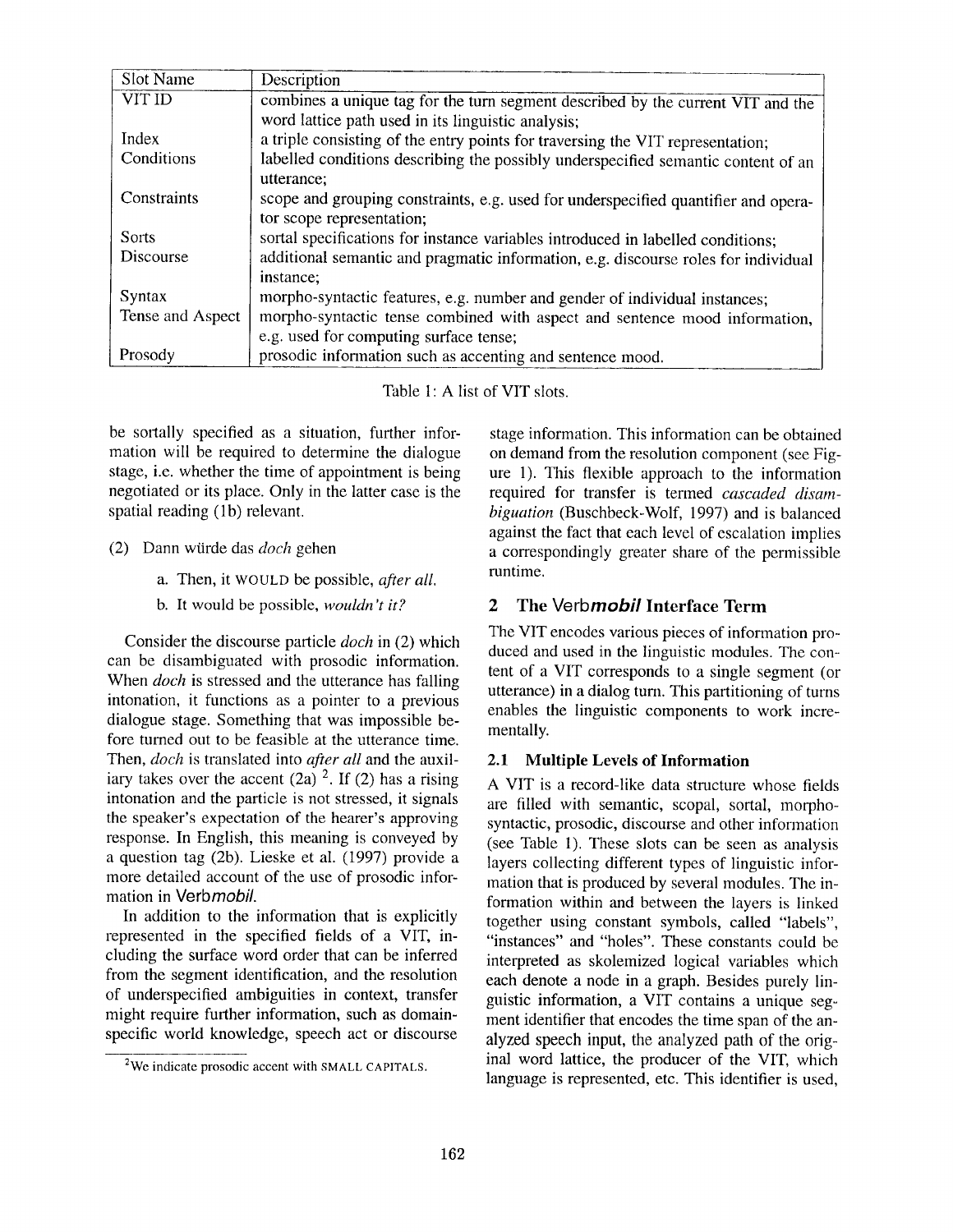for example, to synchronize the processing of analyses from different parsers. For processing aspects of VITs see Section 3.

A concrete example of a VIT is given in Figure 2 in a Prolog notation where the slots are also marked. This example is further discussed in Section 2.2.

#### **2.2 VIT Semantics**

The core semantic content of the VIT is contained in the two slots: Conditions and Constraints. The conditions represent the predicates of the semantic content and the constraints the semantic dependency structure over those predicates. This partitioning between semantic content and semantic structure is modelled on the kind of representational metahmguage employed in UDRS semantics (Rcyle, 1993) to express underspecification. The semantic representation is, thus, a metalanguage expression containing mctavariables, termed *labels,* that may be assigned to object language constructs. Moreover, such a metalanguage is *minimally recursive* 3, in that recursive structure is expunged from the surface level by the use of metavariables over the recursive constituents of the object hmguage.

In UDRSs quantifier dependencies and other scope information are underspecified because the constraints provide incomplete information about the assignment of object language structures to labels. However, a constraint set may be monotonically extended to provide a complete resolution. VYF semantics follows a similar strategy but somewhat extends the cxpressivity of the metalanguage.

There are two constructs in the VIT semantic metalanguage which provide for an extension in expressivity relative to UDRSs. These have both been adopted from immediate precursors within the project, such as Bos et al. (1996), and further refined. The first of these is the mechanism of *holes*  and *plugging* which originates in the *hole semantics* of Bos (1996). This requires a distinction between two types of metavariable employed: labels and holes. Labels denote the instantiated structures, primarily the individual predicates. Holes, on the other hand, mark the underspecified argument positions of propositional arguments and scope domains. Resolution consists of an assignment of la-

```
vit( 
Segment ID 
    vitID(sid(ll6,a,ge,2,181,2,ge,y,syntaxger), 
WHG String 
            [word(jedes, 24, [15]),
             word(treffen,25,[19]), 
             word(mit,26,[l12]), 
             word(ihnen,27,[l14]), 
             word(hat,28,[ll]), 
             word(ein,29,[llT]), 
             word(interessantes,30,[121]), 
             word(thema,3t,[122])]), 
% Index
     index(12,11,i3), 
% Conditions
      [decl(12,h23), 
      jed(15,i6,18,h7), 
      treffen(19,i6), 
      mit(ll2,i6,il3), 
      pron(ll4,il3), 
      haben(11, i3),
      arg3(ll,i3,i6), 
      arg2(ll,i3,il6), 
      ein(llY,il6,120,hlg), 
      interessant(121,il6), 
      thena(122, i16)],
Constraints 
      \left[\text{in}_{g}(122,120)\right].
      in_{g}(121,120),
      in_{g}(114,18),in_g(112,18),
      in_{g(19,18)},
      leq(15,h23), 
      leq(11,h7),
      leq(l17,h23), 
      leq(ll,hl9)], 
% Sorts 
      [s_sort(i6,meeting_sit), 
      s sort(i13, human),
       s_sort(i16,info_content)],
Z Discourse 
      [prontype(il3,he,std), 
      dir(ll2,no)], 
% Syntax 
      [num(i6, sg),pers(i6,3),
      pers(il3,1), 
      num(il3,pl), 
      num(i16,sg), 
       pers(il6,3)], 
% Tense and Aspect 
      [ta_model(i3,ind),ta_tense(i3,pres),
       ta_perf(i3,nonperf)],
% Prosody 
      [pros_accent(15), 
      pros_accent(121), 
       pros_mood(12,decl)] 
   )
```
Figure 2: A *Verbmobil* Interface Term

<sup>&</sup>lt;sup>3</sup>We owe the term *minimal recursion* to Copestake et al. (1995), but the mechanism they describe was already in use in UDRSs.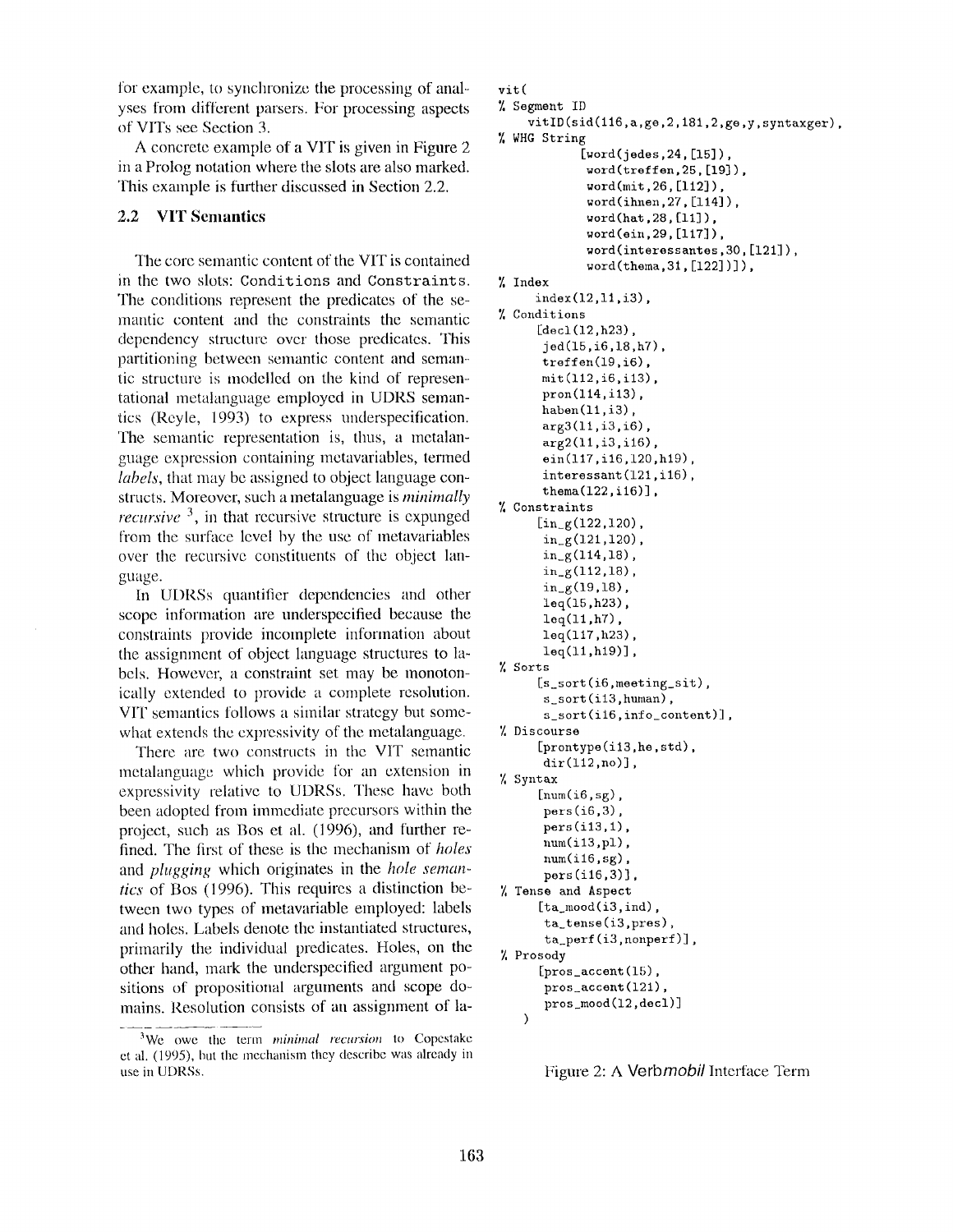bels to holes, a *plugging.* In general, the constraint set contains partial constraints on such a plugging, expressed by the "less than or equal" relation  $(1eq)$ but no actual equations,  $\text{leq}(L,H)$  should be interpreted as a disjunction that the label is either subordinate to the hole or equal to it. Alternatively, this relation can be seen as imposing a partial ordering. A valid plugging must observe all such constraints.

The other extension in expressivity was the introduction of additional constraints between labels. These form another type of abstraction away from logical structure, in that conjunctive structure is also represented by constraints. The purpose of this further abstraction is to allow lexical predicates to be linked into additional structures, beyond that required for a logical semantics. For example, focus structure may group predicates that belong to different scope domains. More immediately, prosodic information, expressed at the lexical level, can be linked into the VIT via lexical predicates. The constraints expressing conjunctive structure relate basic predicate labels and *group labels* which correspond to a conjunctive structure in the object language, such as a DRS, intuitively a single box. Grouping constraints take the form  $in_g(L, G)$ , where the "in group" relation  $(in_g)$  denotes that the label L is a member of the group G. The content of a group is, thus, defined by the set of such grouping constraints.

$$
g = \bigwedge_{i=1}^{n} l_i
$$
 such that  $\text{in}_{-\mathcal{B}}(l_i, g) \in \text{Constraints}$ 

These two forms of abstraction from logical structure have a tendency to expand the printed form of a VIT, relative to a recursive term structure, but in one respect this is clearly a more compact representation, since lexical predicates occur only once but may engage in various types of structure.

#### 2,3 An Example

Figure 2 shows the VIT produced by the analysis of the German sentence: *Jedes Treffen mit lhnen hat ein interessantes Thema* ("Every meeting with you has an interesting topic"). The instances which correspond to object language variables are represented by the sequence  $\{i1, i2, \ldots\}$ , holes by  $\{h1,$  $h2, \ldots$  and labels, including group and predicate labels, by  $\{11, 12, \ldots\}$ . The base label of a predicate appears in its first argument position. The predicates haben, arg2 and arg3 share the same label because they form the representation of a single predication, in so-called neo-Davidsonian nota-



Figure 3: A Graphical Representation of the Scoping Constraints

tion (e.g. (Parsons, 1991)). The two groups 120 and 18 form the restrictions of the existential quantifier, ein, and the universal, j ed, respectively. Two of the scoping constraints place the quantifiers' labels below the top hole, the argument of the mood operator (dec1). The other two link the quantifiers respective scopes to the bottom label, in this case the main verb, but no constraints are imposed on the relative scope of the quantifiers. The whole structure is best viewed as a (partial) subordination hierarchy, as in Figure 3.

A complete resolution would result from an assignment of the labels  $\{11, 15, 117\}$  to the three holes {h23, h19, h7}. Taking into account the implicit constraint that any argument to a predicate is automatically subordinate to its label, there are in fact only two possibilities: the pluggings  $p1$  and  $p2$ given below,

|    | h23. | h19 | n i |
|----|------|-----|-----|
| pl | 15   |     |     |
| υ2 | 117  | 15  |     |

corresponding to the two relative scopings of the quantifiers:

```
\forall x(TREFFEN(x)&MIT(x,z)-+ \exists y(THEMA(y)
&INTERESSANT(y)&HABEN(x,y))
```
and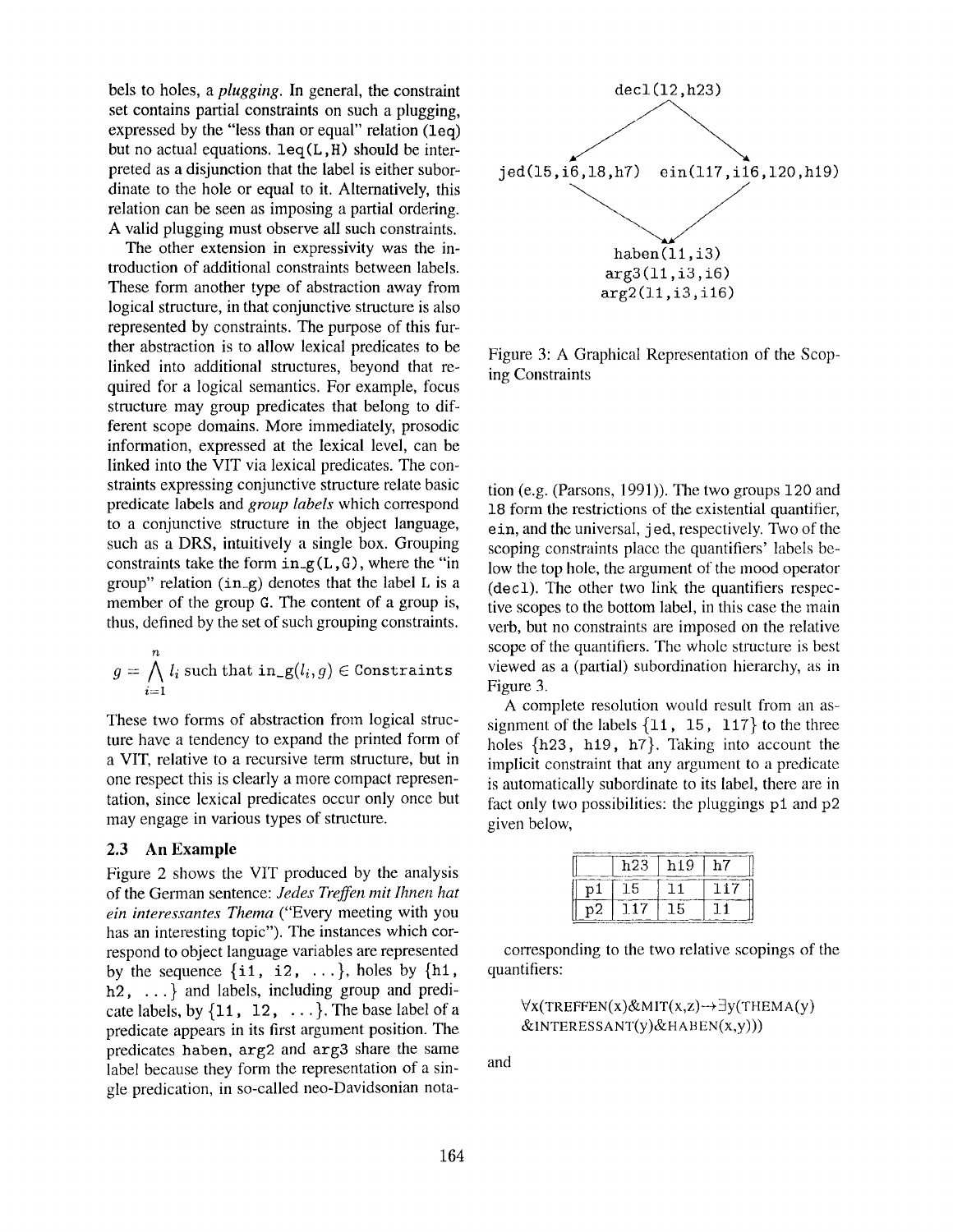#### $\exists y$ (THEMA(y)&INTERESSANT(y)&  $\forall x$ (TREFFEN(x)&MIT(x,z)-+ HABEN(x,y)))

A full resolution is, however, rarely necessary. Where transfer requires more specific scoping constraints these can be provided in a pairwise fashion, based on default heuristics from word order or prosodic cues, or at the cost of an additional call to the resolution component.

#### 3 VIT Processing

#### **3.1 Lists as Data Structures**

Almost all fields in a VIT record are represented as lists. 4 In general, list elements do not introduce any further recursive embedding, i.e, the elements are like fixed records with fields containing constants. The non-recursive nature of these list elements makes the access and manipulation of information (e.g. addition, deletion, refinement, etc.) very convenient. Moreover, the number of list elements can be kept small by distributing information over different slots according to its linguistic nature (see Section 3.2 below) or the producer of the specific kind of data (see Section 2.1). The kind of structuring adopted and the relative shortness of the lists make for rapid access to and operations on VITs.

It is significant that efficient information access is dependent not only on an appropriate data structure, but also on the representational formalism implemented in the individual data items. This property has been presented as an independent motivation for minimally recursive representations from the Machine Translation point of view (Copestake et al., 1995), and has been most thoroughly explored in the context of the substitution operations required for transfer. We believe we have taken this argument to its logical conclusion, in implementing a non-recursive semantic metalanguage in an appropriate data structure. This, in itself, provides sufficient motivation for opting for such representations rather than, say, feature structures or the recursive QLFs (Alshawi et al., 1991) of CLE (Alshawi, 1992).

### 3.2 ADT Package

In general, linguistic analysis components are very sensitive to changes in input data caused by modifications of analyses or by increasing coverage. Obviously, there is a need for some kind of robusthess at the interface level, especially in large distributed software projects like *VerbmoDil* with parallel development of different components. Therefore, components that communicate with each other should abstract over data types used at their interfaces. This is really a further projection of standard software engineering practice into the implementation of linguistic modules.

In this spirit, all access to and manipulation of the information in a VIT is mediated by an abstract data type (ADT) package (Dorna, 1996). The ADT package can be used to build a new VIT, to fill it with information, to copy and delete information within a VIT, to check the contents (see Section 3.3 below), to get specific information, to print a VIT, etc. To give an example of abstraction, there is no need to know where specific information is stored for later lookup. This is done by the ADT package that manages the adding of a piece of information to the appropriate slot. This means that the external treatment of the VIT as an interface term is entirely independent of the internal implementation and data structure within any of the modules and vice versa.<sup>5</sup>

#### **3.3 Consistency Checking**

As a side effect of adopting an extensive ADT package we were able to provide a variety of checking and quality control functions. They are especially useful at interfaces between linguistic modules to check format and content errors. At the format checking level language-specific on-line dictionaries are used to ensure compatibility between the components. A content checker is used to test language-independent structural properties, such as missing or wrongly bound variables, missing or inconsistent information, and cyclicity.

As far as we are aware, this is the first time that the results of linguistic components dealing with semantics can be systematically checked at module interfaces. It has been shown that this form of testing is well-suited for error detection in components with rapidly growing linguistic coverage. It is worth noting that the source language lexical coverage in the *Verbmobil* Research Prototype is around 2500 words, rising to  $10K$  at the end of the second phase<sup>6</sup>. Furthermore, the complex information produced by

<sup>&</sup>lt;sup>4</sup>In typical AI languages, such as Lisp and Prolog, lists are built-in, and they can be ported easily to other programming languages.

<sup>5</sup>The kind of data structure used by the communication architecture (Amtrup and Benra, 1996) is, simihuly, transparent to the modules.

 $\mathrm{^6}$ In the year 2000.